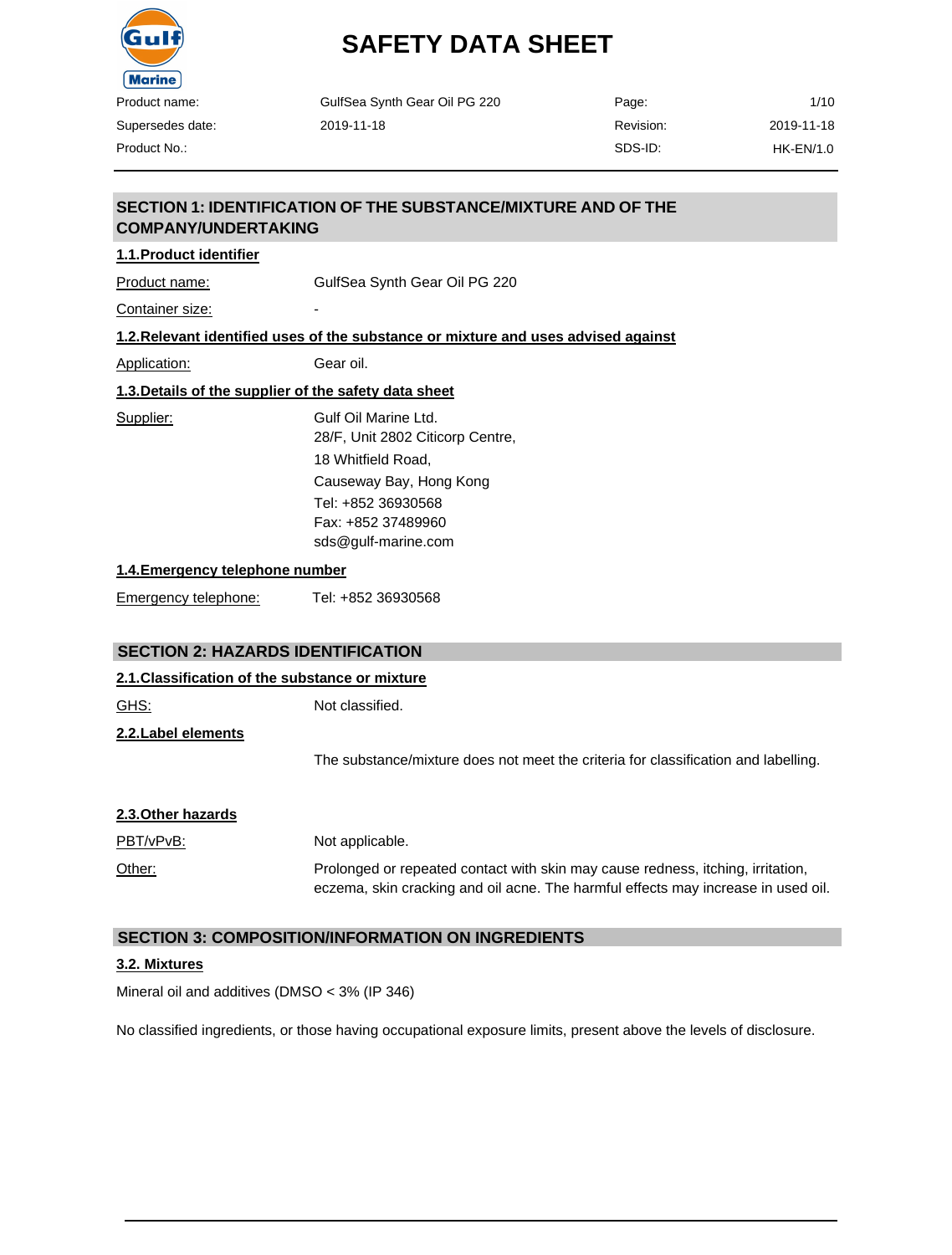

|       | GulfSea Synth Gear Oil PG 220 | Page:     | 2/10       |
|-------|-------------------------------|-----------|------------|
| date: | 2019-11-18                    | Revision: | 2019-11-18 |
|       |                               | SDS-ID:   | HK-EN/1.0  |

#### **SECTION 4: FIRST AID MEASURES**

# **4.1.Description of first aid measures** Inhalation: Move into fresh air and keep at rest. In case of persistent throat irritation or coughing: Seek medical attention and bring these instructions. Skin contact: Remove contaminated clothing. Wash skin thoroughly with soap and water. Get medical attention if any discomfort continues. Eye contact: Immediately flush with plenty of water for at least 15 minutes. Remove any contact lenses and open eyelids widely. If irritation persists: Seek medical attention and bring along these instructions. Ingestion: Rinse mouth with water. Drink 1-2 glasses of water. Do not induce vomiting. Get medical attention. **4.2.Most important symptoms and effects, both acute and delayed** Symptoms/effects: Defatting, drying and cracking of skin. **4.3.Indication of any immediate medical attention and special treatment needed** Medical attention/treatments: Treat symptomatically. If swallowed, especially in large quantities: Get medical attention.

#### **SECTION 5: FIREFIGHTING MEASURES**

#### **5.1.Extinguishing media**

Extinguishing media: Extinguish with foam, carbon dioxide, dry powder or water fog. Cool containers exposed to heat with water spray and remove container, if no risk is involved.

Do not use water jet as an extinguisher, as this will spread the fire.

#### **5.2.Special hazards arising from the substance or mixture**

Specific hazards: When heated and in case of fire, harmful vapours/gases may be formed. Fire in closed areas should only be extinguished by trained personnel.

#### **5.3.Advice for firefighters**

| Protective equipment for | Evacuate personnel from immediate vicinity. Wear self-contained breathing |
|--------------------------|---------------------------------------------------------------------------|
| fire-fighters:           | apparatus and full personal protection.                                   |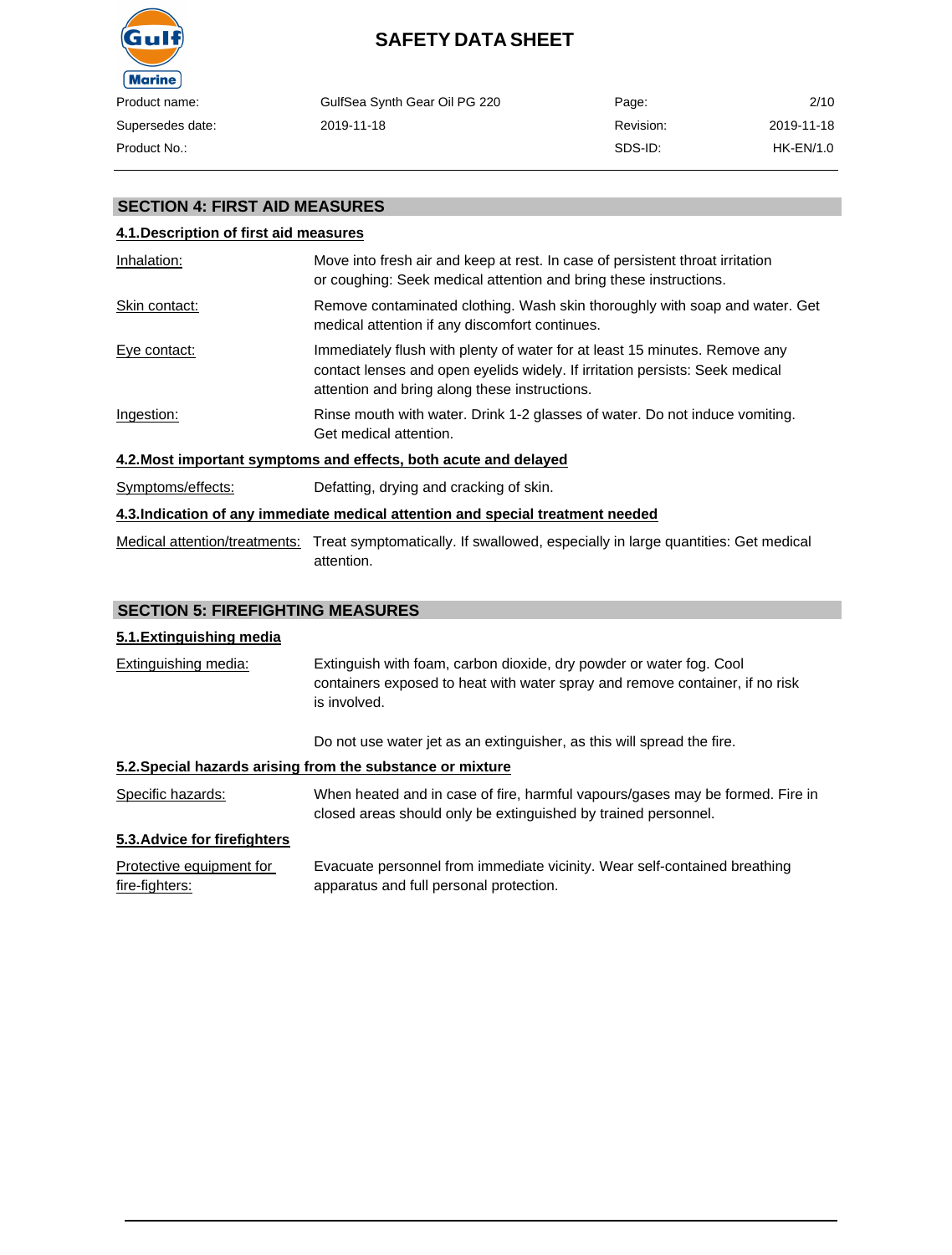

| uct name:     | GulfSea Synth Gear Oil PG 220 | Page:     | 3/10       |
|---------------|-------------------------------|-----------|------------|
| ersedes date: | 2019-11-18                    | Revision: | 2019-11-18 |
| uct No.:      |                               | SDS-ID:   | HK-EN/1.0  |

#### **SECTION 6: ACCIDENTAL RELEASE MEASURES**

#### **6.1. Personal precautions, protective equipment and emergency procedures**

| Personal precautions:            | If leakage cannot be stopped, evacuate area. Mark the spillage. Avoid inhalation<br>of oil mist and contact with skin and eyes. Keep public away from danger area. In<br>case of spills, beware of slippery floors and surfaces. |
|----------------------------------|----------------------------------------------------------------------------------------------------------------------------------------------------------------------------------------------------------------------------------|
| Protective equipment:            | Put on protective equipment before entering danger area.                                                                                                                                                                         |
| 6.2. Environmental precautions   |                                                                                                                                                                                                                                  |
| Environmental<br>precautions:    | Prevent spillage entering a watercourse or sewer, contaminating soil or<br>vegetation. If this is not possible notify police and appropriate authorities<br>immediately.                                                         |
|                                  | 6.3. Methods and material for containment and cleaning up                                                                                                                                                                        |
| Methods for cleaning up:         | Stop leak if possible without risk. Soak up with inert absorbent material.<br>Large Spillages: Stop leak if possible without risk. Dam and absorb spillages with<br>sand, earth or other non-combustible material.               |
| 6.4. Reference to other sections |                                                                                                                                                                                                                                  |
| Reference:                       | For personal protection, see section 8. For waste disposal, see section 13.                                                                                                                                                      |

#### **SECTION 7: HANDLING AND STORAGE**

#### **7.1. Precautions for safe handling**

| Safe handling advice:                   | Observe good chemical hygiene practices. Avoid inhalation of oil mist and<br>contact with skin and eyes. Avoid prolonged and repeated contact with oil,<br>particularly used oil. Wash hands before breaks and before smoking, eating or<br>drinking. |
|-----------------------------------------|-------------------------------------------------------------------------------------------------------------------------------------------------------------------------------------------------------------------------------------------------------|
| Technical measures:                     | Use work methods which minimise oil mist production. Do not smoke or use<br>open fire or other sources of ignition.                                                                                                                                   |
| Technical precautions:                  | When working with heated oil, mechanical ventilation may be required.                                                                                                                                                                                 |
|                                         | 7.2. Conditions for safe storage, including any incompatibilities                                                                                                                                                                                     |
| Technical measures for safe<br>storage: | Store in tightly closed original container in a well-ventilated place. Containers,<br>which are opened, must be carefully resealed and kept upright to prevent                                                                                        |
|                                         | leakage. Ensure that the container is undamaged and has a proper label. Use<br>appropriate containment to avoid environmental contamination.                                                                                                          |
| Storage conditions:                     | Store in tightly closed original container in a well-ventilated place. Protect<br>from heat and direct sunlight.                                                                                                                                      |
| 7.3. Specific end use(s)                |                                                                                                                                                                                                                                                       |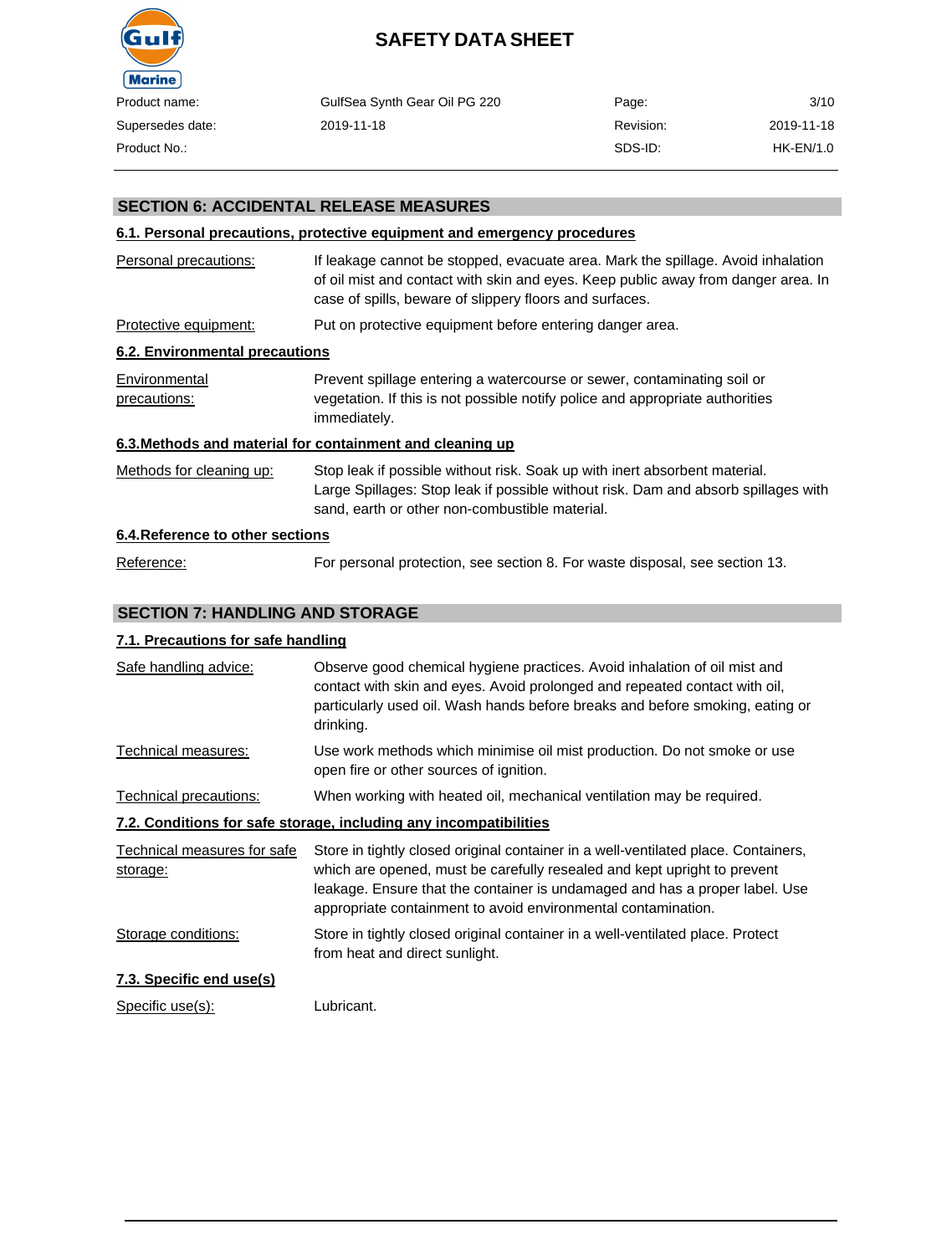

| GulfSea Synth Gear Oil PG 220 | Page:     | 4/10       |
|-------------------------------|-----------|------------|
| 2019-11-18                    | Revision: | 2019-11-18 |
|                               | SDS-ID:   | HK-EN/1.0  |

#### **SECTION 8: EXPOSURE CONTROLS/PERSONAL PROTECTION**

#### **8.1.Control parameters**

Occupational exposure limits:

| CAS-No.:   | Chemical name:     | <u>As:</u>                                   | Exposure limits:  | Type:               | Notes: | References: |
|------------|--------------------|----------------------------------------------|-------------------|---------------------|--------|-------------|
| -          | Oil mist, -mineral | ٠                                            | $5 \text{ mg/m}$  | PEL (Long<br>Term)  |        |             |
|            |                    | $\overline{\phantom{a}}$                     | $10 \text{ mg/m}$ | PEL (Short<br>Term) |        |             |
| DNEL/PNEC: |                    | DNEL: Not available.<br>PNEC: Not available. |                   |                     |        |             |

**8.2.Exposure controls**

| Engineering measures:    | Provide adequate ventilation. Observe Occupational Exposure Limits and<br>minimize the risk of inhalation of vapours and oil mist.                                                                                                                                                                                                                            |
|--------------------------|---------------------------------------------------------------------------------------------------------------------------------------------------------------------------------------------------------------------------------------------------------------------------------------------------------------------------------------------------------------|
| Respiratory equipment:   | In case of inadequate ventilation use suitable respirator. Use respiratory<br>equipment with gas filter, type A1. If the product is heated under manual<br>handling, use suitable mask with filter A1P2 or A2P2.                                                                                                                                              |
| Hand protection:         | Nitrile gloves are recommended. If signs of wear and tear are noticed then the<br>gloves should be replaced. The most suitable glove must be chosen in<br>collaboration with the gloves supplier, who can inform about the breakthrough<br>time of the glove material.                                                                                        |
| Eye protection:          | Wear approved, tight fitting safety glasses where splashing is probable.                                                                                                                                                                                                                                                                                      |
| Skin protection:         | Wear appropriate clothing to prevent repeated or prolonged skin contact.                                                                                                                                                                                                                                                                                      |
| <b>Hygiene measures:</b> | Wash hands after handling. Observe good chemical hygiene practices. Wash<br>contaminated clothing before reuse. When using do not eat, drink or smoke.<br>Always remove oil with soap and water or skin cleaning agent, never use<br>organic solvents. Do not use oil-contaminated clothing or shoes, and do not<br>put rags moistened with oil into pockets. |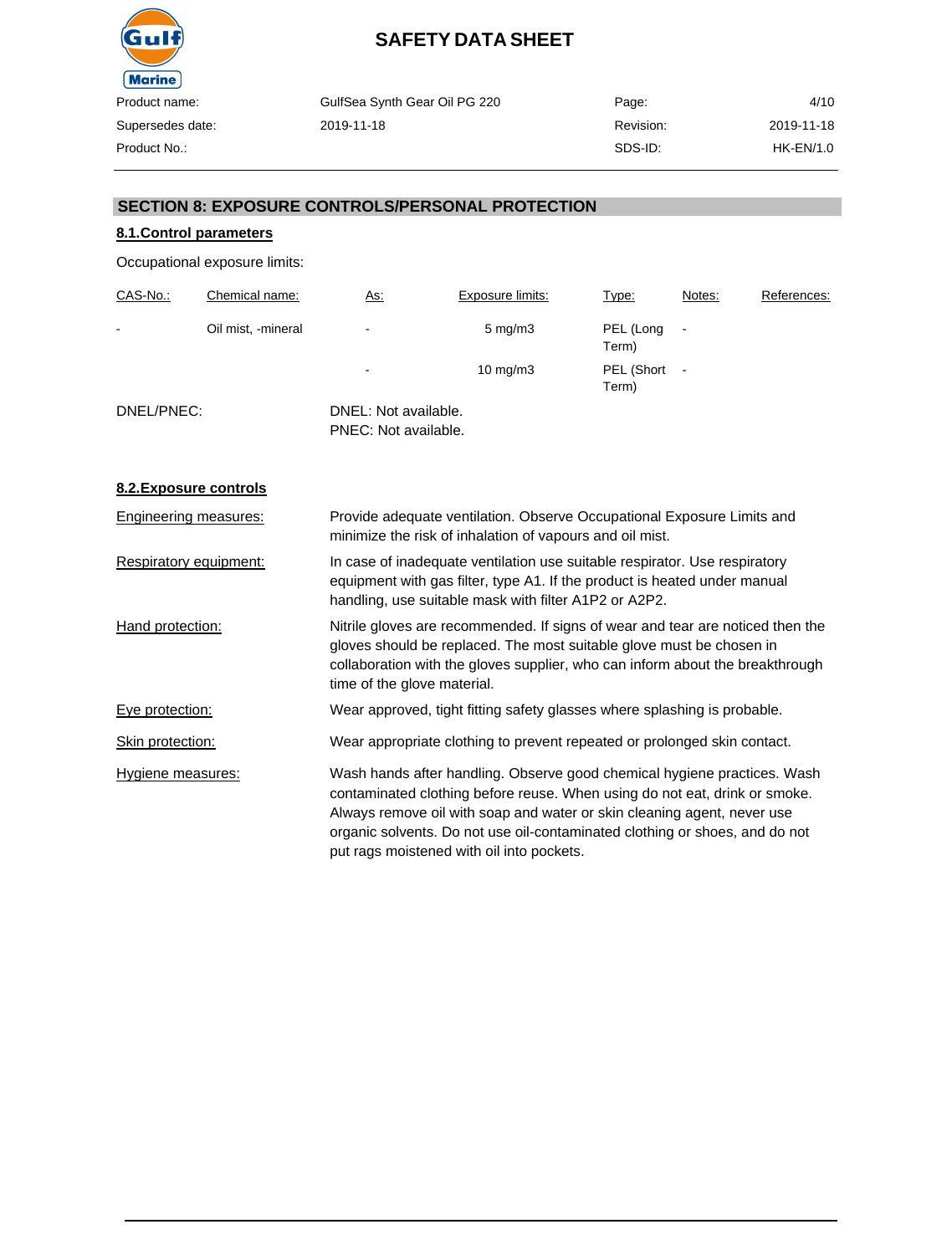

GulfSea Synth Gear Oil PG 220 2019-11-18

Page: Revision: SDS-ID: 5/10 2019-11-18 HK-EN/1.0

#### **SECTION 9: PHYSICAL AND CHEMICAL PROPERTIES**

#### **9.1. Information on basic physical and chemical properties**

| Appearance:                                        | Clear liquid.                    |
|----------------------------------------------------|----------------------------------|
| Colour:                                            | Yellow.                          |
| Odour:                                             | Mild.                            |
| Odour threshold:                                   | Not available.                   |
| pH:                                                | Not applicable.                  |
| Melting point / freezing point:                    | Not available.                   |
| Boiling point:                                     | Not available.                   |
| <b>Flash point:</b>                                | 260°C                            |
| Evaporation rate:                                  | Not available.                   |
| Flammability (solid, gas):                         | Not applicable.                  |
| Explosion limits:                                  | Not available.                   |
| Vapour pressure:                                   | Not available.                   |
| Vapour density:                                    | Not available.                   |
| Relative density:                                  | 1 @25°C                          |
| Solubility:                                        | Not available.                   |
| <b>Partition coefficient</b><br>(n-octanol/water): | Not available.                   |
| Auto-ignition<br>temperature (°C):                 | Not available.                   |
| Decomposition<br>temperature (°C):                 | Not available.                   |
| <u>Viscosity:</u>                                  | 234.0 mm <sup>2</sup> /s (40 °C) |
| <b>Explosive properties:</b>                       | Not applicable.                  |
| Oxidising properties:                              | Not applicable.                  |
| 9.2. Other information                             |                                  |
| Pour point(°C):                                    | $-32^{\circ}$ C                  |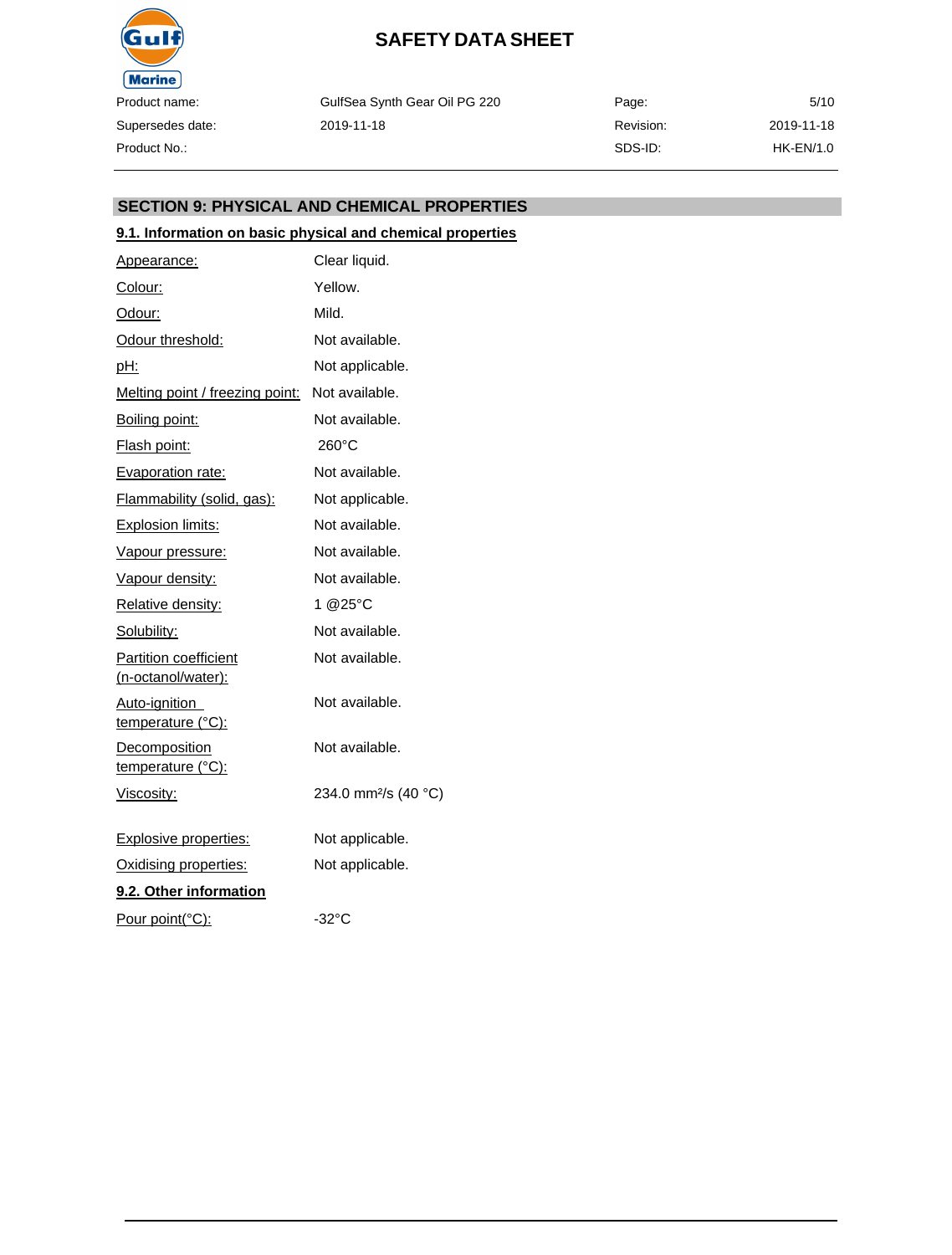

GulfSea Synth Gear Oil PG 220 2019-11-18

Page: Revision: SDS-ID: 6/10 2019-11-18 HK-EN/1.0

#### **SECTION 10: STABILITY AND REACTIVITY**

#### **10.1. Reactivity**

Reactivity: Not reactive.

**10.2. Chemical stability**

Stability: Stable under normal temperature conditions.

#### **10.3. Possibility of hazardous reactions**

Hazardous reactions: None under normal conditions.

#### **10.4. Conditions to avoid**

Conditions/materials to avoid: Heat, sparks, flames. Moisture.

#### **10.5. Incompatible materials**

Incompatible materials: Strong oxidizing and reducing substances.

#### **10.6. Hazardous decomposition products**

Hazardous decomposition products: Hazardous polymerisation will not occur.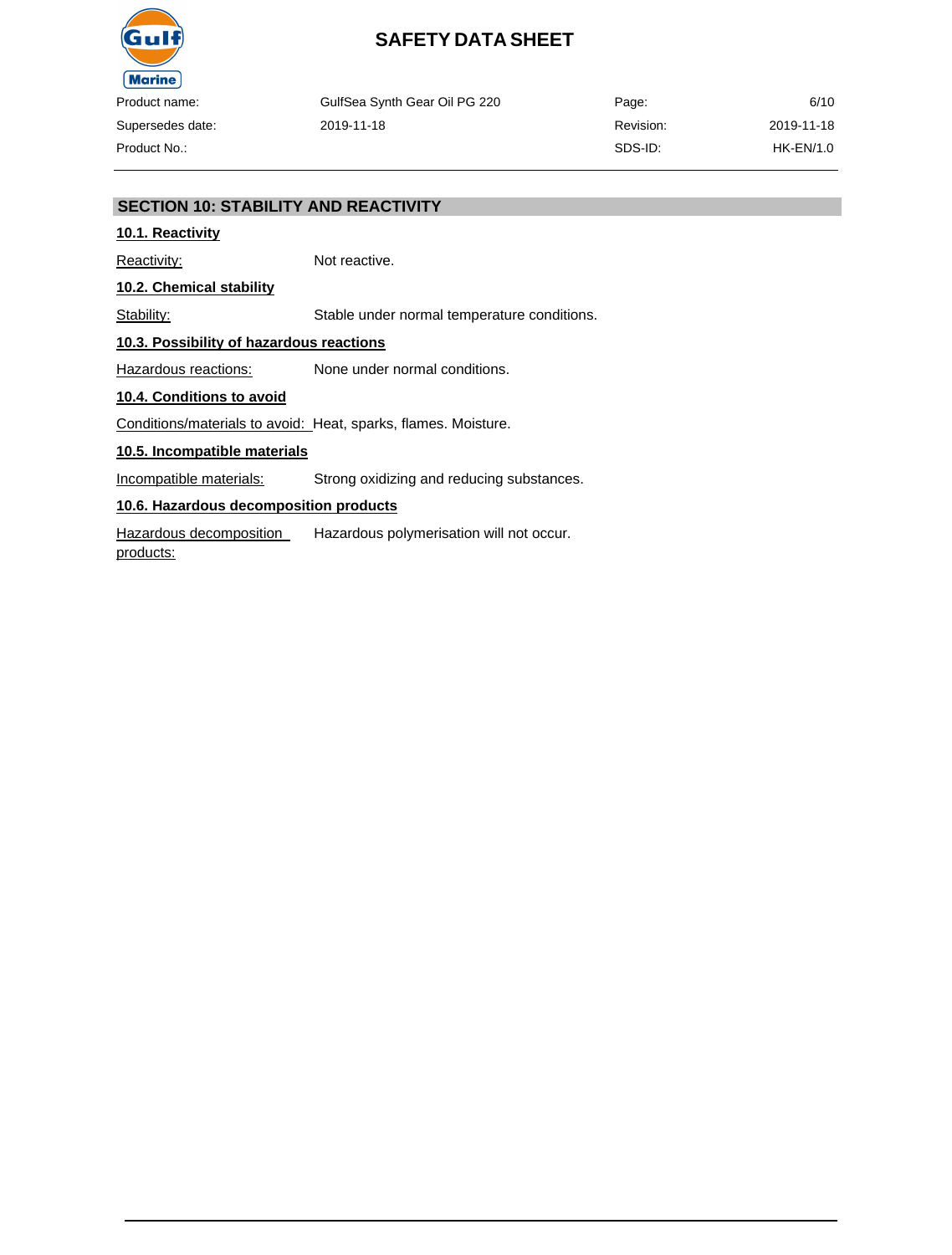

GulfSea Synth Gear Oil PG 220 2019-11-18

Page: Revision: SDS-ID: 7/10 2019-11-18 HK-EN/1.0

#### **SECTION 11: TOXICOLOGICAL INFORMATION**

#### **11.1. Information on toxicological effects**

| Acute Toxicity (Oral):                | Based on available data, the classification criteria are not met.                                                                                         |
|---------------------------------------|-----------------------------------------------------------------------------------------------------------------------------------------------------------|
| <b>Acute Toxicity (Dermal):</b>       | Based on available data, the classification criteria are not met.                                                                                         |
| <b>Acute Toxicity (Inhalation):</b>   | Based on available data, the classification criteria are not met.                                                                                         |
| Skin Corrosion/Irritation:            | Based on available data, the classification criteria are not met.                                                                                         |
|                                       | Serious eye damage/irritation: Based on available data, the classification criteria are not met.                                                          |
| Respiratory or skin<br>sensitisation: | Based on available data, the classification criteria are not met.                                                                                         |
| <b>Germ cell mutagenicity:</b>        | Based on available data, the classification criteria are not met.                                                                                         |
| Carcinogenicity:                      | Based on available data, the classification criteria are not met.                                                                                         |
| Reproductive Toxicity:                | Based on available data, the classification criteria are not met.                                                                                         |
| <b>STOT - Single exposure:</b>        | Based on available data, the classification criteria are not met.                                                                                         |
| <b>STOT - Repeated exposure:</b>      | Based on available data, the classification criteria are not met.                                                                                         |
| <b>Aspiration hazard:</b>             | Based on available data, the classification criteria are not met.                                                                                         |
| Inhalation:                           | Inhalation of oil mist or vapours formed during heating of the product may irritate<br>the respiratory system and provoke throat irritation and coughing. |
| <u>Skin contact:</u>                  | Prolonged or repeated contact with used oil may cause serious skin diseases,<br>such as dermatitis.                                                       |
| Eye contact:                          | May cause temporary eye irritation.                                                                                                                       |
| Ingestion:                            | Low order of acute toxicity, but aspiration following ingestion and vomiting may<br>cause severe and potentially fatal chemical pneumonitis.              |
| Specific effects:                     | Used oil may contain harmful contaminants.                                                                                                                |
| Toxicological data:                   | Skin sensitisation: No information available.                                                                                                             |
|                                       | Mutagenicity: No information available.                                                                                                                   |
|                                       | Carcinogenicity: No information available.                                                                                                                |
|                                       | Reproductive Toxicity: No information available.                                                                                                          |
|                                       | Teratogenicity: No information available.                                                                                                                 |
|                                       | STOT - Single exposure:, Not available.                                                                                                                   |
|                                       | STOT - Repeated exposure:, Not available.                                                                                                                 |
|                                       | Aspiration hazard: No information available.                                                                                                              |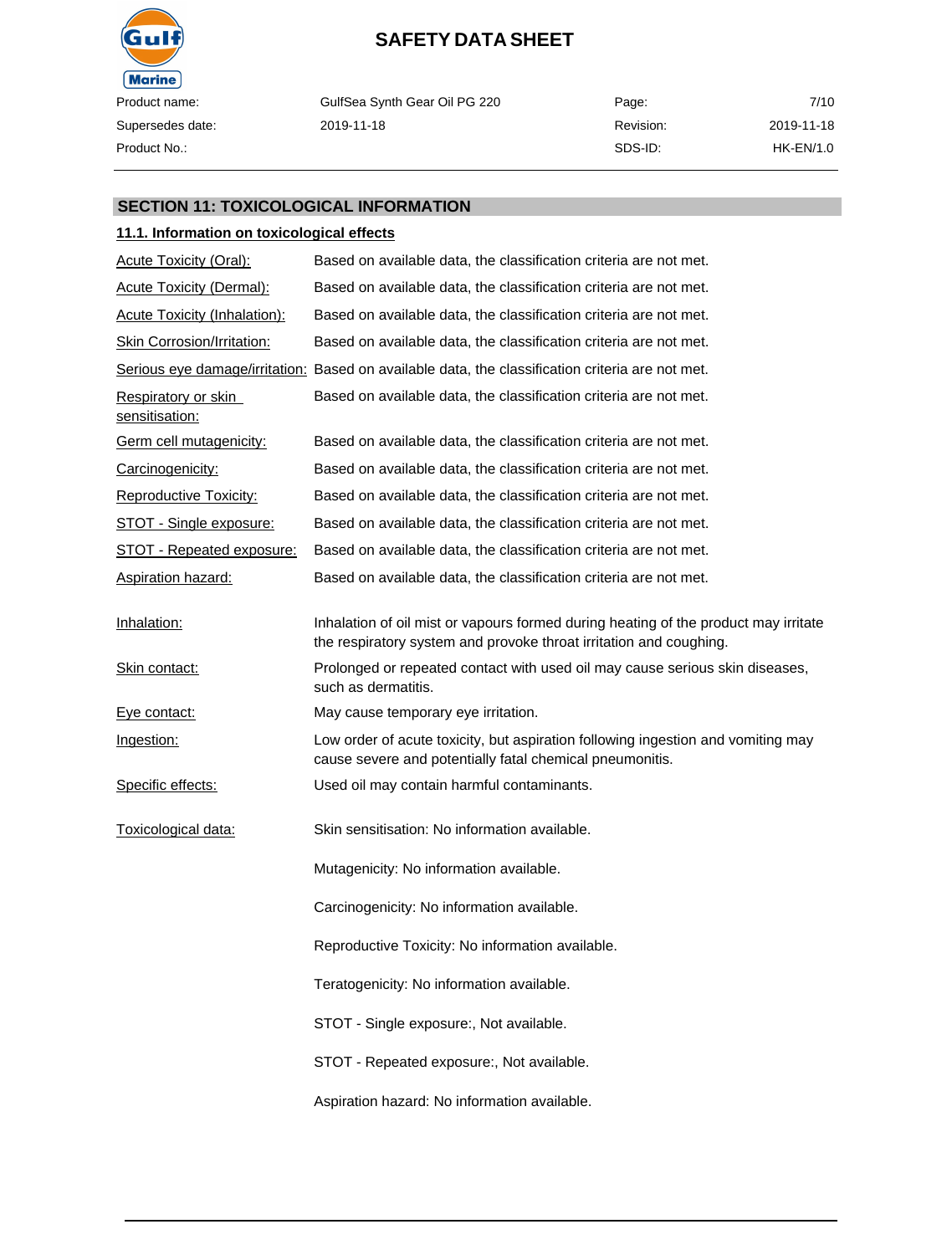

| ___         |                           |           |            |
|-------------|---------------------------|-----------|------------|
| ct name:    | GulfSea Synth Gear Oil PG | Page:     | 8/10       |
| sedes date: | 220                       | Revision: | 2019-11-18 |
| ∷t No∴      | 2019-11-18                | SDS-ID:   | HK-EN/1.0  |
|             |                           |           |            |

#### **SECTION 12: ECOLOGICAL INFORMATION**

#### **12.1. Toxicity**

Ecotoxicity: Not classified as dangerous to the environment.

#### **12.2. Persistence and degradability**

Degradability: Not readily biodegradable.

#### **12.3. Bioaccumulative potential**

Bioaccumulative potential: No data available on bioaccumulation.

#### **12.4. Mobility in soil**

Mobility: Spillages may penetrate the soil causing ground water contamination.

#### **12.5. Results of PBT and vPvB assessment**

PBT/vPvB: No data available.

#### **12.6. Other adverse effects**

Other adverse effects: Not known.

#### **SECTION 13: DISPOSAL CONSIDERATIONS**

#### **13.1. Waste treatment methods**

Waste is classified as hazardous waste. Dispose of waste and residues in accordance with local authority requirements.

Waste from residues: EWC-code: 13 02 05

Contaminated packaging: Disposal through approved facilities is recommended.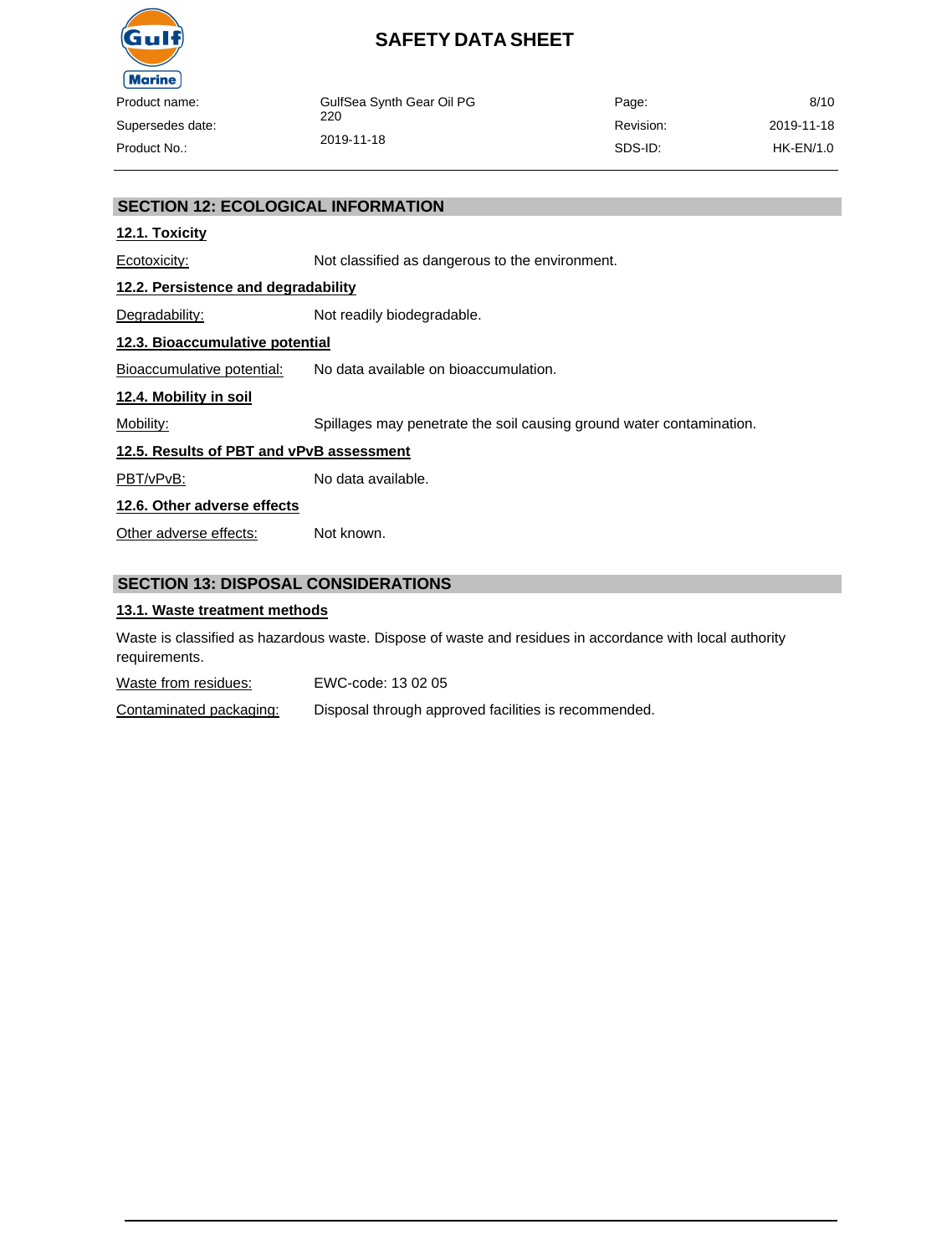

| ıme:    | GulfSea Synth Gear Oil PG 220 | Page:     | 9/10       |
|---------|-------------------------------|-----------|------------|
| s date: | 2019-11-18                    | Revision: | 2019-11-18 |
| ).:     |                               | SDS-ID:   | HK-EN/1.0  |

#### **SECTION 14: TRANSPORT INFORMATION**

The product is not covered by international regulation on the transport of dangerous goods (IMDG, IATA).

| 14.1. UN number                                |                                                                                |  |
|------------------------------------------------|--------------------------------------------------------------------------------|--|
| <u> UN-No:</u>                                 | Not regulated.                                                                 |  |
| 14.2. UN proper shipping name                  |                                                                                |  |
| Proper Shipping Name:                          | Not regulated.                                                                 |  |
| 14.3. Transport hazard class(es)               |                                                                                |  |
| Class:                                         | Not regulated.                                                                 |  |
| 14.4. Packing group                            |                                                                                |  |
| PG:                                            | Not regulated.                                                                 |  |
| 14.5. Environmental hazards                    |                                                                                |  |
| Marine pollutant:                              | Not regulated.                                                                 |  |
| <b>Environmentally Hazardous</b><br>Substance: | Not regulated.                                                                 |  |
| 14.6. Special precautions for user             |                                                                                |  |
| Special precautions:                           | Not regulated.                                                                 |  |
|                                                | 14.7. Transport in bulk according to Annex II of MARPOL 73/78 and the IBC Code |  |
| Transport in bulk:                             | Not regulated.                                                                 |  |
|                                                |                                                                                |  |

#### **SECTION 15: REGULATORY INFORMATION**

#### **15.1. Safety, health and environmental regulations/legislation specific for the substance or mixture**

National regulation:

Singapore Standard SS 586: Part 2 : 2014; Globally harmonised system of classification and labelling of chemicals - Singapore's adaptations. Singapore Standard SS 586: Part 3 : 2014; Preparation of safety data sheets (SDS). Guidelines on prevention and control of chemical hazard.